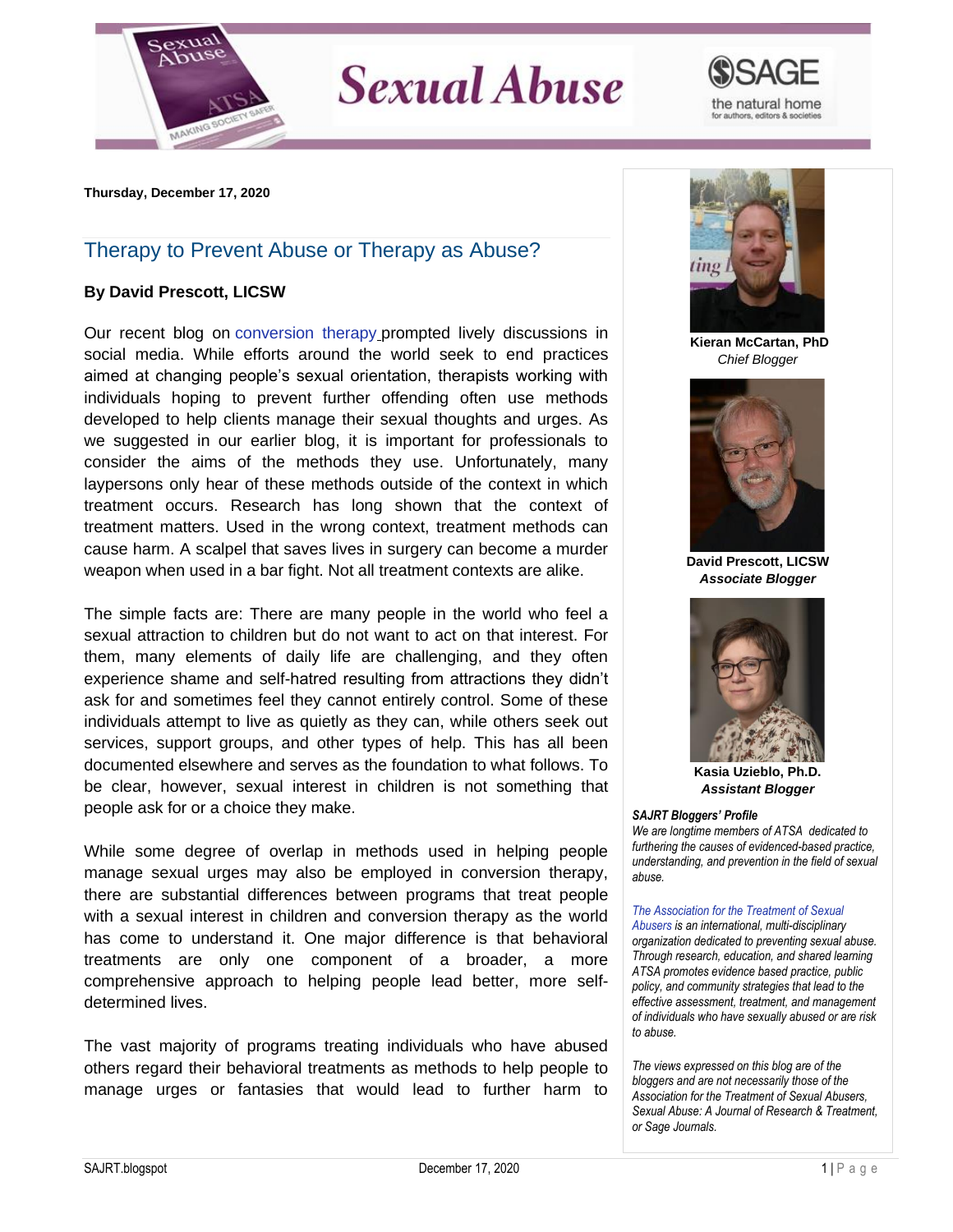themselves or others if they acted on them. On the other hand, conversion therapy seems to hold out some kind of promise that the client will become a different person as a result of this treatment, viewing being gay as an accident to be cured, remedied, etc. It's easy to write those words in a paragraph, but how they play out in the social context of the client and their alliance with the clinician can be quite another matter.

For example, the client who says, "Please can you help me. Even though I have some attraction to people my own age, I also have this strong desire for kids. I do not want to take the chance of hurting anyone. My thoughts about kids often interfere in my relationship with my girlfriend, which is already tenuous enough. I really want to do anything I can to manage these urges. Please can you help me?" In cases like this, where the client is asking freely and independently, there is the possibility that some of those methods may help, at least in the short term. Can we really compare that to the pain and suffering this video of [this man](https://www.youtube.com/watch?v=FsBfd9FjagI) who experienced conversion therapy as some kind of torture? And if there are things that might help, should we really put them off-limits? We'll come back to that point.

Reading about the contexts in which conversion therapy has taken place can be horrifying. There are good reasons why these approaches, too often delivered intrusively and with prejudice and ignorance, are unethical in most places and illegal in many. But it's not just the actual methods: They are often provided by people whose knowledge of sexuality harken back to a less enlightened era, and the professionals violate all the tenets of the therapeutic alliance. Further, they blithely ignore the principles of informed consent. These treatments are often unethical on their face in the ways that they run roughshod over clients' autonomy and beneficence (central to the codes of ethics of all the helping professions).

All of this calls to mind some of the things that Thomas Szasz said in 1961: that therapy can only be ethical when the client comes to the therapist for help and is willing to pay out of their own pocket. His point (as someone who had fled then-communist Hungary) was that we should all watch out for the negative consequences that can occur when the state gets involved in providing treatment. He might have added the family and societal pressures brought to bear on clients as well. We've written elsewhere on how these conflicts can be managed.

The techniques for helping clients manage their sexual behaviors are far less important than whether the treatment experiences:

- are consistent with the client's goals; goals that are personally meaningful and relevant, held strongly, and arrived at independently.
- take place in an environment in which the client feels heard, understood and respected.
- consider whether the client believes that the techniques of treatment are a good fit for him.
- include informed consent for treatment that is reviewed frequently.
- occur in context such that clients view the therapist's role as that of a helping professional and fellow traveler.

One colleague expressed it like this: "I can't change what people want; I can only help them to change how they behave around what they want." Likewise, in describing Motivational Interviewing, Miller and Rollnick (2013) have said that, "Treatment is something we do for and with clients, not to and on them." These two quotes embody the fundamental differences between legitimate treatments offered to individuals who have abused them and the more controversial conversion therapy that appears in the news and social media.